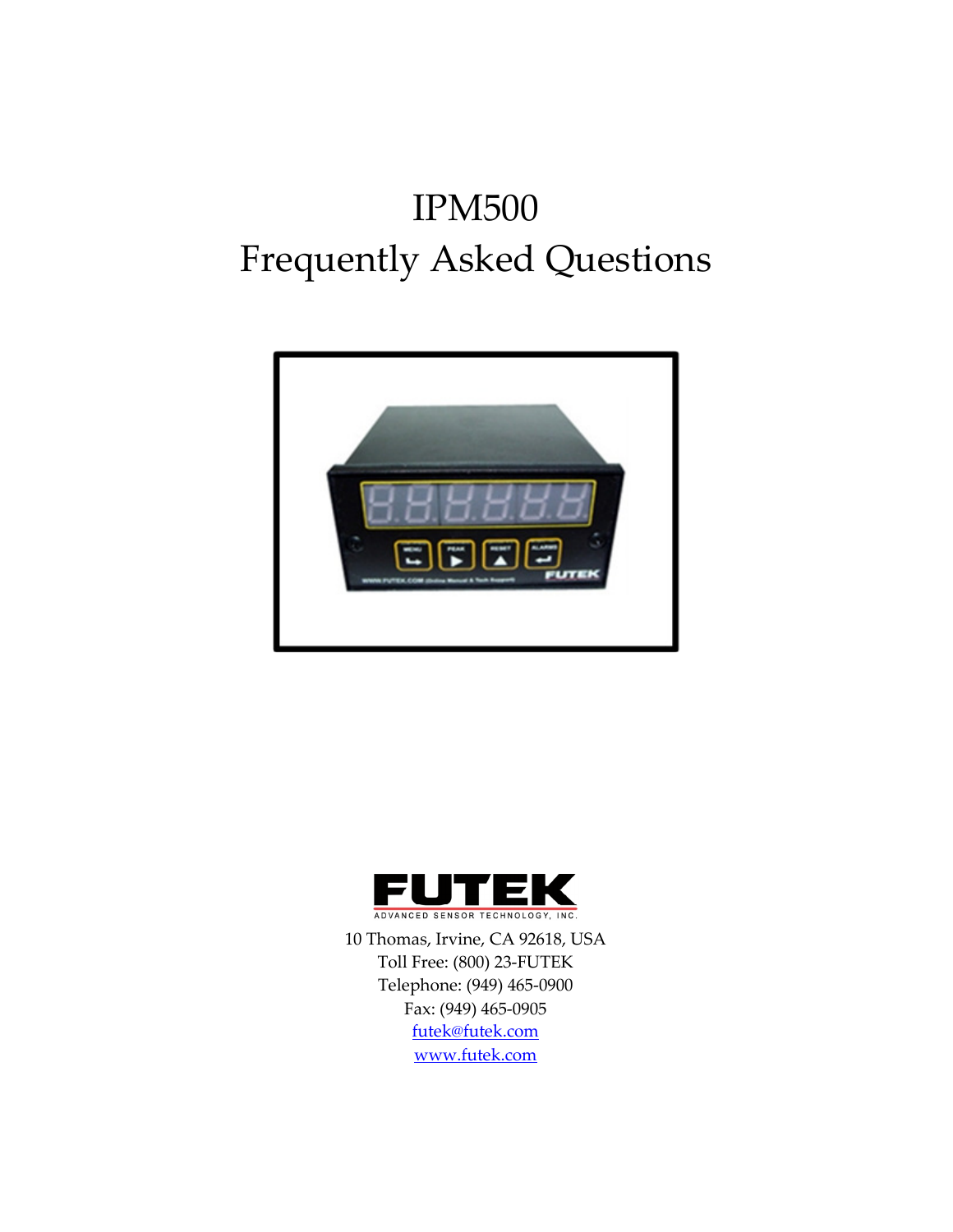# 1. Where can I find the wiring guide for my display?

See "Setup/Connections" on page 2 in the QuickStart Manual or for a more thorough guide, see "Connector Wiring Information" starting on page 4 in the Product Manual.

## 2. What do the buttons on the display do?

See "Display Buttons" on page 3 in the QuickStart Manual or for a more thorough guide, see "Front Panel Setup Keys" on page 9 in the Product Manual.

## 3. What does each menu item do?

See "Menu Functions" on page 3 in the QuickStart Manual or for a more thorough guide, see "Setup Menu" starting on page 11 in the Product Manual.

# 4. How do I change the numbers in the menu functions?

- **a.** Press the **Peak** button when you are at the menu setting that you would like to change the numerical value of (ConFG, InPut, SetuP, SCALE, etc…). The display will flash a five digit number.
- **b.** Press **Peak** to choose the placement of the digit you are going to change. The digit that will be changed will start flashing.
- c. Use the Reset button to increment the value of the flashing digit. Continue using the Peak button to choose the digit and the Reset button to change the value of the digit until your desired value is entered in the display.
- **d.** Press the **Menu** button to store your value and return you to the main menu.

## 5. What are FUTEK's default settings?

| InPut        | Strn 20.0 |
|--------------|-----------|
| SEtuP        | 00 15     |
| ConFG        | 020 0     |
| FiLtr        | 11100     |
| deC.Pt       | dddd.d    |
| Lo In        | 00.000    |
| Lo rd        | 0000.0    |
| *Hi In       | 20.000    |
| *Hi rd       | 2000.0    |
| <b>ALSET</b> | 00040     |
| AnSET        | 11        |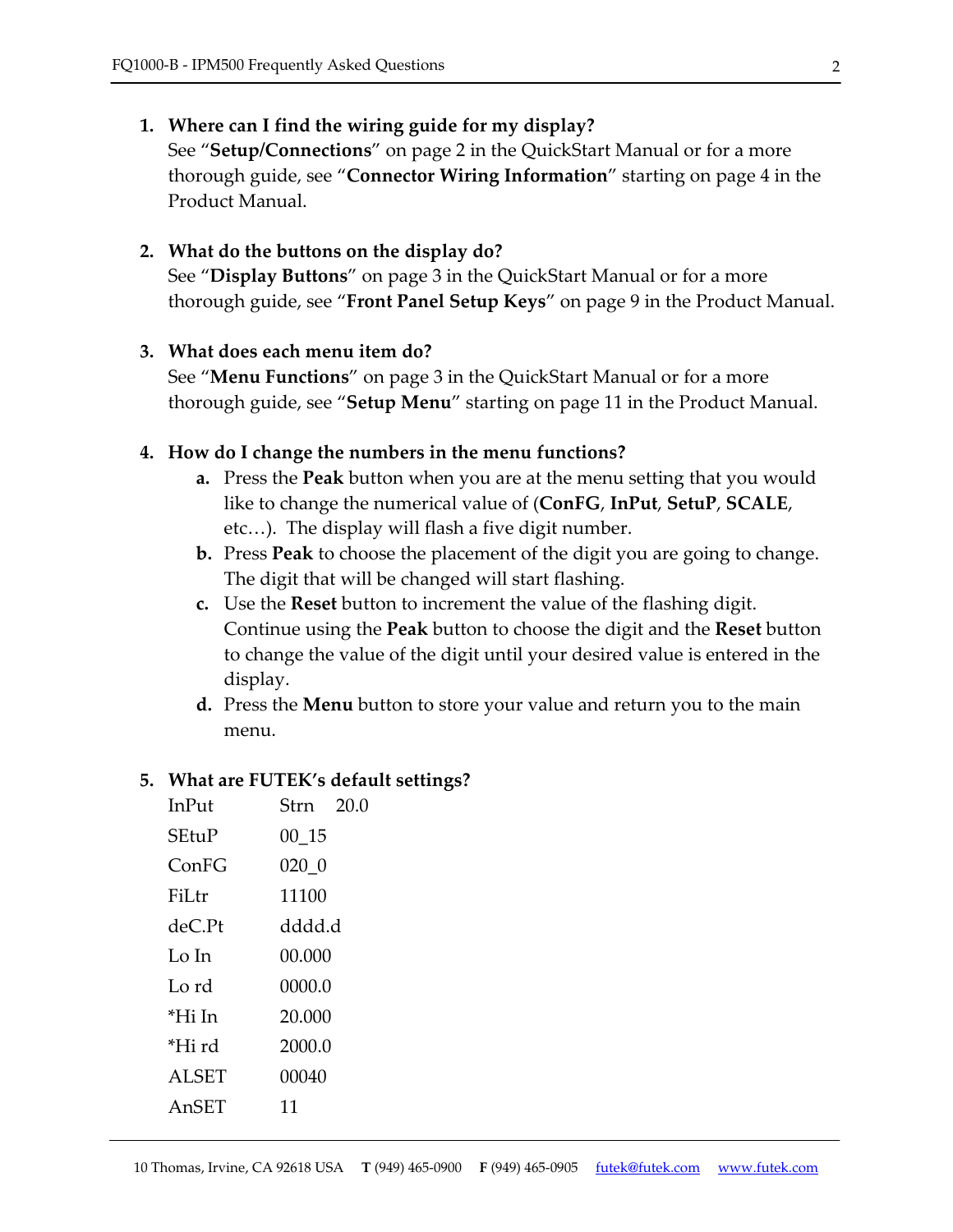| An Lo                                             | 0000.0 |  |
|---------------------------------------------------|--------|--|
| An Hi                                             | 2000.0 |  |
| SEr 1                                             | 151    |  |
| SEr 2                                             | 0011   |  |
| SEr <sub>3</sub>                                  | 00000  |  |
| SEr 4                                             | 000    |  |
| -GAin                                             | 00.000 |  |
| Loc 1                                             | 00000  |  |
| Loc 2                                             | 00000  |  |
| Loc <sub>3</sub>                                  | 00000  |  |
| *See label on instrument for calibration settings |        |  |

For more details, see "Futek's Recommended Method for Configuration" on page 4 in the QuickStart Manual.

- 6. What are the options in the "Setup" Menu? See "Meter Setup" on page 13 in the Product Manual.
- 7. What are the options in the "Filter" Menu? See "**Filtering**" on page 14 in the Product Manual.
- 8. What are the options in the "Lock" Menu? See "Loc 1, Loc2, Loc 3" on page 20 in the Product Manual or "Menu Locks" on page 10 in the QuickStart Manual.
- 9. What are the options in the "Configuration" Menu? See "Meter Configuration" on page 14 in the Product Manual.
- 10. What are the options in the "Serial Interface Setup" Menu? See "Serial Interface Setup" starting at the bottom of page 17 in the Product Manual.
- 11. What are the options in the "Alarms" Menu? See "Alarm Output" on page 8 in the QuickStart Manual, and "ALSET" starting at the bottom of page 15 in the Product Manual.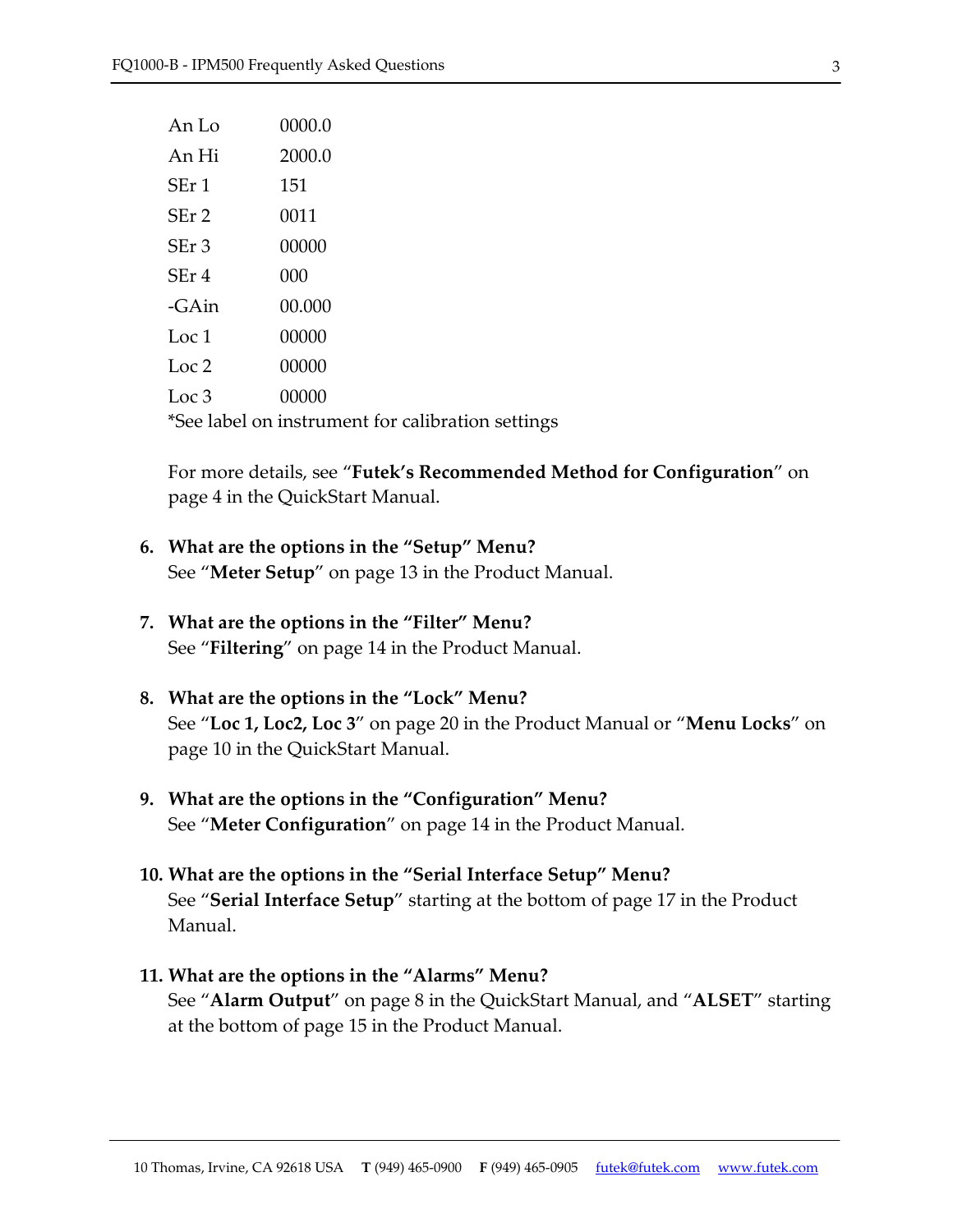#### 12. What are the options in the "Analog Output" Menu?

See "Analog Output" on page 7 in the QuickStart Manual, and "An Set, An Lo, An Hi<sup>"</sup> on page 17 in the Product Manual.

13. How do I set up the display so it automatically calculates the scale factor and offset?

See "Instructions for Configuration, Method 3" on page 6 in the QuickStart Manual.

14. How do I configure the Menu Lockout, Input Range, and Excitation Voltage jumpers?

See "Internal Jumpers" on page 11, 12, and 13 in the QuickStart Manual.

### 15. What is the wiring code and setup option for TEDS?

Upon power up, the TEDS enabled IPM500 will display a sequence of "3333", "2222", and "1111" followed by the firmware revision, alerting the user of TEDS capability. Ensure that the proper connections are made from pins 5 and 6 of the TEDS connector to the DB-9 converter PCB before plugging in a TEDS enabled sensor. Once the sensor is connected, the IPM500 will display the manufacturer's ID, and TEDS template number followed by an automatic reset. If the sensor contains IPM500 analog output or decimal point settings, then the display will automatically configure these settings.

See "TEDS Interface" on page 6 and 44 in the Product Manual for the wiring code, and Menu Settings, respectively.

#### 16. How come the software I use is not compatible with the IPM500?

\* RTS line may have to be disconnected for certain software applications. RTS pin cannot be disconnected if using USB line. RTS line must be un-asserted through software for normal USB operation. Please see your software manual on how to do this. If software does not allow un-assertion of RTS line you must use RS232 without RTS connected. The IPM500 Software uses RTS to gain control of TEDS card.

See "TEDS Interface" on page 6 and 44 in the Product Manual for the wiring code, and Menu Settings, respectively.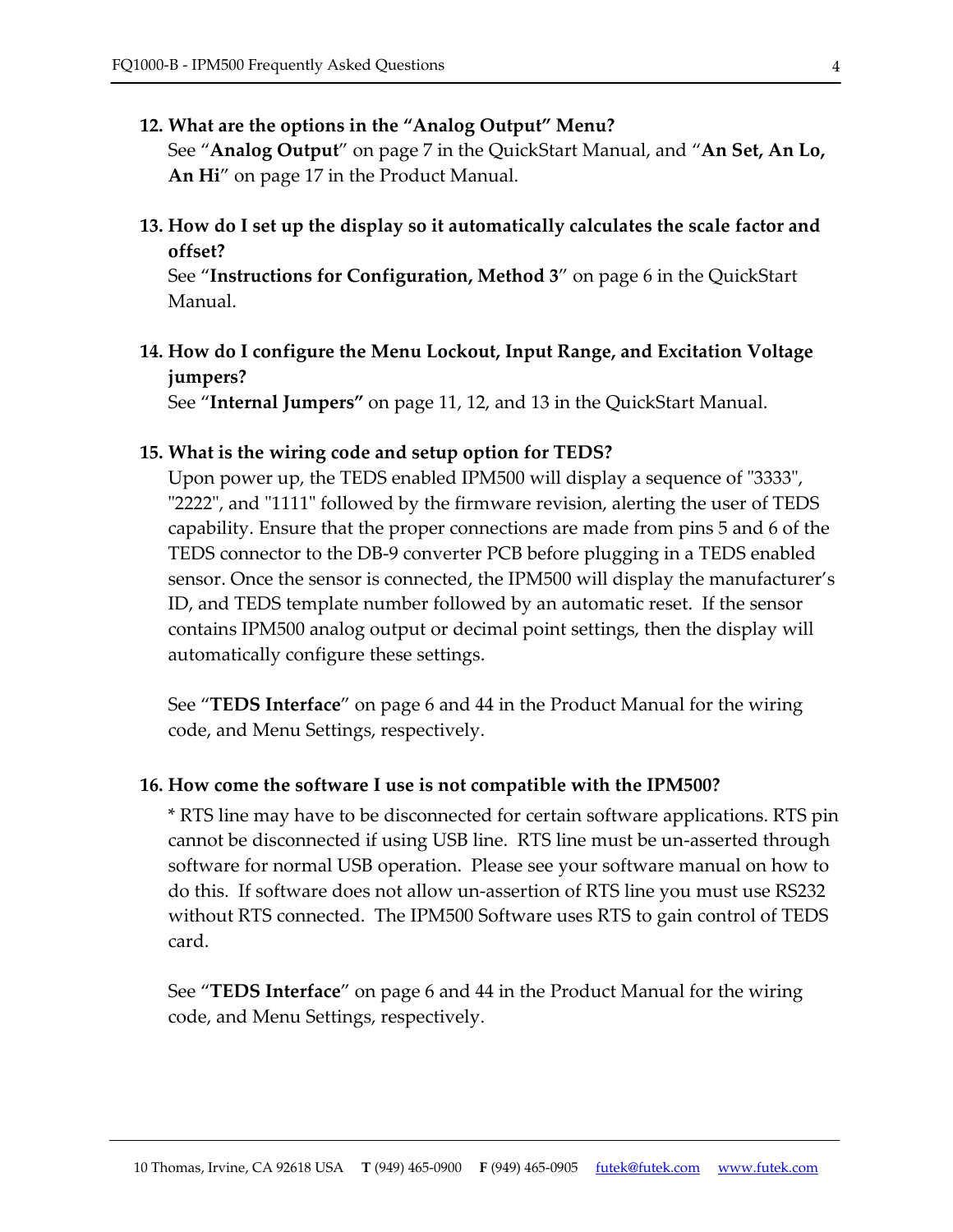## 17. Is the new analog output card (GOD00228) compatible with my display?

The new analog output card works with the main display board if it has a revision of DPM2R or later. The revision number can be found on the chip on the main board that the other cards plug into (see image below). The revision numbering system for this card is DPM2x. The last digit goes from A-Z and then it starts with DPM2Ax with the last digit going from A-Z again. i.e. DPM2R, DPM2S…DPM2Z, DPM2AA, DPM2AB... The picture below is of a version that would be compatible with the new analog output card.



**Figure 1**

#### 18. How do I convert the units on my IPM500?

By default, the IPM500 is set to display the value in lbs if it is mated with a load cell. To change the units, follow the instructions below:

- a. Press **Menu** until **dEC.Pt** is displayed.
- **b.** Press **Peak** to enter the submenu.
- c. Press Reset to move the decimal point and change it to the desired decimal place.
- d. Press Menu to store the value. Continue to press Menu until Hi Rd is displayed.
- e. Change the value stored to its equivalent value in the units desired. Ex. If the value stored was 500 (lb), then replace it with 2224 (N).

Feel free to use FUTEK's Conversion Calculator here: http://www.futek.com/conversion.aspx